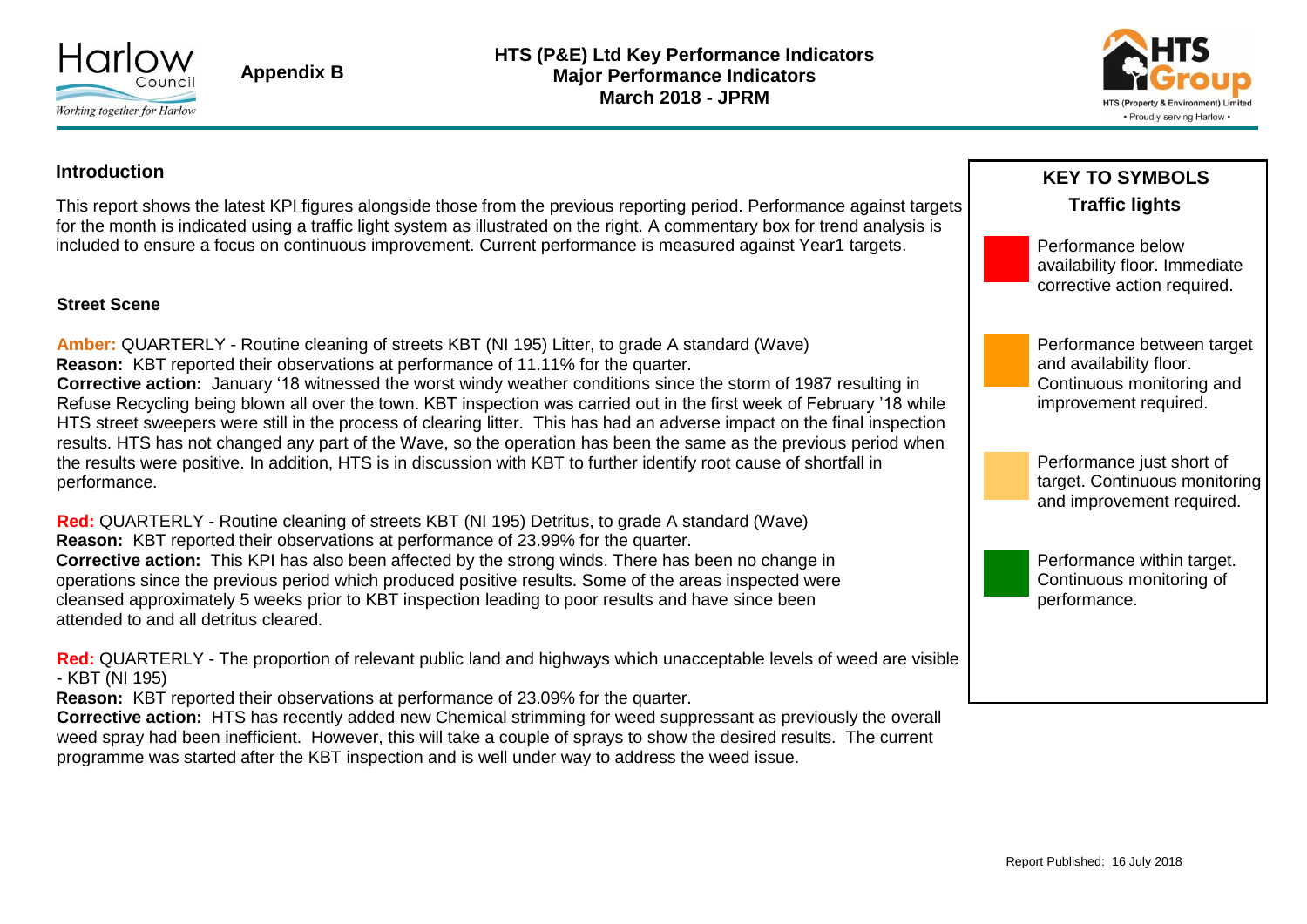



#### **Ground Maintenance**

**Amber:** QUARTERLY - Tree works – work carried out within 80 working days **Reason:** Performance remained below target at 93% **Corrective action:** Performance remains low this quarter as the team progresses with the completion of outstanding jobs from previous quarter. HTS is currently on track to complete all outstanding jobs by end of next quarter and bring performance back in line with expectations.

#### **Housing Property**

**Amber (Marginal):** Urgent requests for service (attend within 5 days)

**Reason:** Performance fell marginally short of target due to a high inflow of heating related jobs.

**Corrective action:** HTS operations team anticipated the potential rise in heating jobs due to the freezing temperatures and increased appointment schedules to include weekends and some late working. Whilst this enabled HTS to complete 98.13% of jobs within target, it left us marginally short. It is worth noting that the remaining 13 out of 697 jobs were still completed within 24-36 hours of the target expiry. Similar action will be adopted in future to meet demand during the busy period.

#### **Non-Housing Property**

**Amber (Marginal):** QUARTERLY Urgent requests for repair work completed within 5 working days) from the report by Tenant of Commercial property or other stakeholder.

**Reason:** Performance fell marginally short of target at 95.83%.

**Corrective action:** 2 jobs were completed outside of target throughout the last quarter. The relevant teams have been reminded of the importance of ensuring that the jobs are attended to within the required timescale.

**Amber (Marginal):** QUARTERLY - Statutory tests for inspections completed prior to due date in accordance with the Council Compliance requirements **Reason:** KPI is below target at 97.65% due to 2 outstanding compliance tests.

**Corrective action:** Halling Hill Common room Gas servicing is scheduled to be completed on 24 April and Barbara Castle Health Centre is awaiting remedial works for final completion.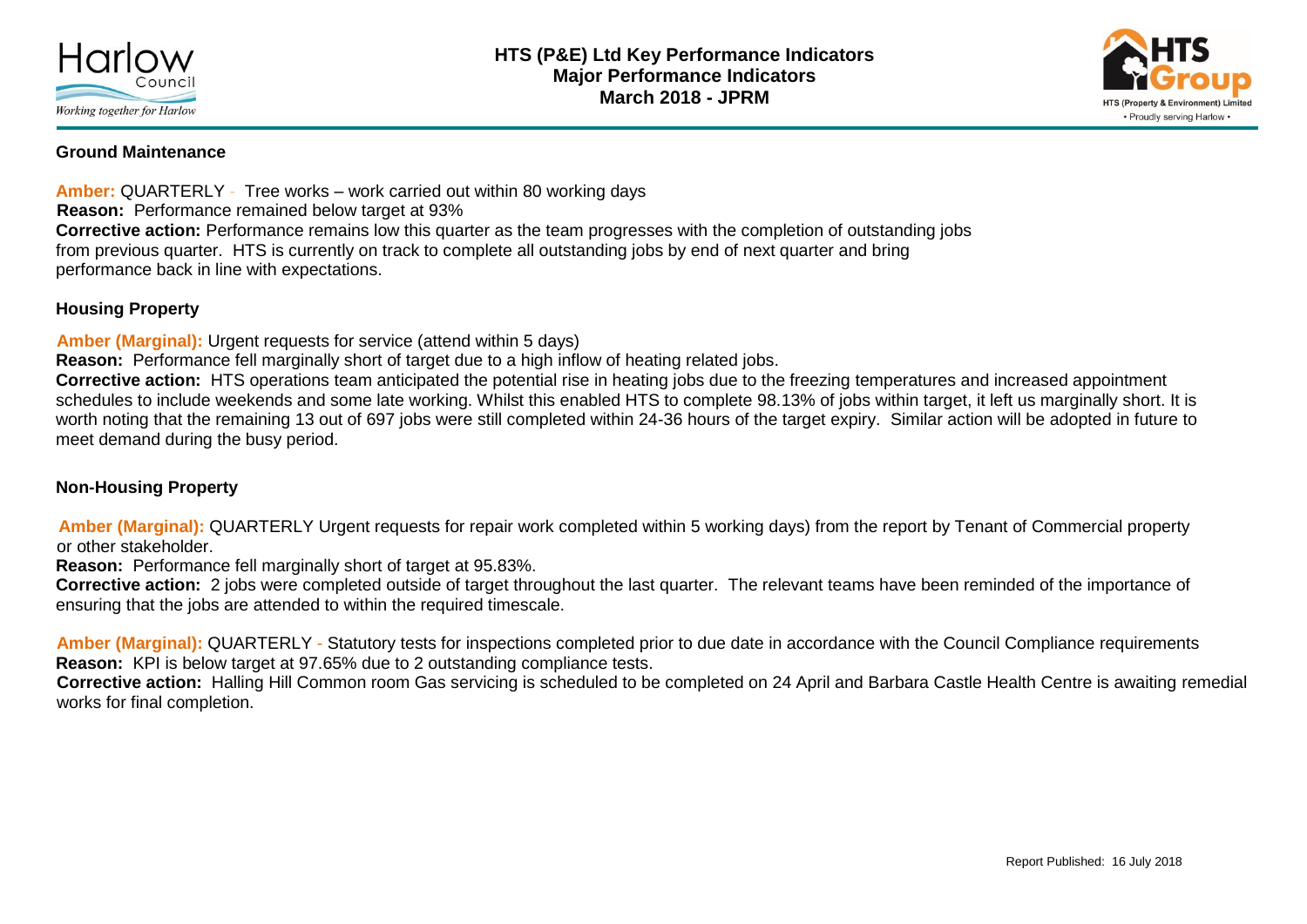



| <b>KPI DESCRIPTION</b>                                                                                                        | <b>REF</b>        | <b>FREQ</b> | <b>YR 1</b><br><b>TARGET</b> | <b>PREVIOUS</b><br><b>KPI</b><br><b>FIGURE</b> | <b>KPI</b><br><b>FIGURE</b>     | <b>TREND COMMENTARY</b>                        |
|-------------------------------------------------------------------------------------------------------------------------------|-------------------|-------------|------------------------------|------------------------------------------------|---------------------------------|------------------------------------------------|
| <b>Street Scene (10%)</b>                                                                                                     |                   |             |                              |                                                |                                 |                                                |
| Routine cleaning of streets<br>KBT (NI 195) Litter, to grade A standard (Wave)                                                | 2.1a              | Quarterly   | 4%                           | 0.44%<br>Dec 17                                | 11.11%<br><b>Mar 18</b>         | Decreased performance. See front of<br>report. |
| Routine cleaning of streets<br>KBT (NI 195) Detritus, to grade A standard (Wave)                                              | 2.1 <sub>b</sub>  | Quarterly   | 8%                           | 5.20%<br>Dec 17                                | 23.99%<br><b>Mar 18</b>         | Decreased performance. See front of<br>report. |
| Average time (in hours) to remove fly tips                                                                                    | 2.4               | Quarterly   | 3.5                          | 1.50<br>Dec 17                                 | 1.48<br><b>Mar 18</b>           | Increased performance.                         |
| The proportion of relevant public land and<br>highways which unacceptable levels of weed are<br>visible - KBT (NI 195)        | 2.6               | Quarterly   | 9%                           | 3.85%<br>Dec 17                                | 23.09%<br><b>Mar 18</b>         | Decreased performance. See front of<br>report. |
| Graffiti / Fly posting removal<br>(Non-Offensive / Non-Obscene)                                                               | 2.10a             | Quarterly   | 100%                         | 100%<br>Dec 17                                 | 100%<br><b>Mar 18</b>           | Stable performance.                            |
| The proportion of relevant public land and<br>highways which unacceptable levels of graffiti are<br>visible - KBT (NI 195)    | 2.10 <sub>b</sub> | Quarterly   | 1%                           | 0.67%<br>Dec 17                                | 0.44%<br><b>Mar 18</b>          | Increased performance.                         |
| The proportion of relevant public land and<br>highways which unacceptable levels of fly-posting<br>are visible - KBT (NI 195) | 2.10c             | Quarterly   | 1%                           | $0\%$<br><b>Dec 17</b>                         | 0.67%<br><b>Mar 18</b>          | Decreased performance.                         |
| Number of breaches of Waste Management<br>License                                                                             | 2.22              | Quarterly   | $\mathbf 0$                  | $\overline{0}$<br>Dec 17                       | $\overline{0}$<br><b>Mar 18</b> | Stable performance.                            |
| <b>Customer Satisfaction with Street Cleaning</b><br>service                                                                  | 2.62              | Quarterly   | 87%                          | 88.60%<br>Dec 17                               | 88.14%<br><b>Mar 18</b>         | Increased performance.                         |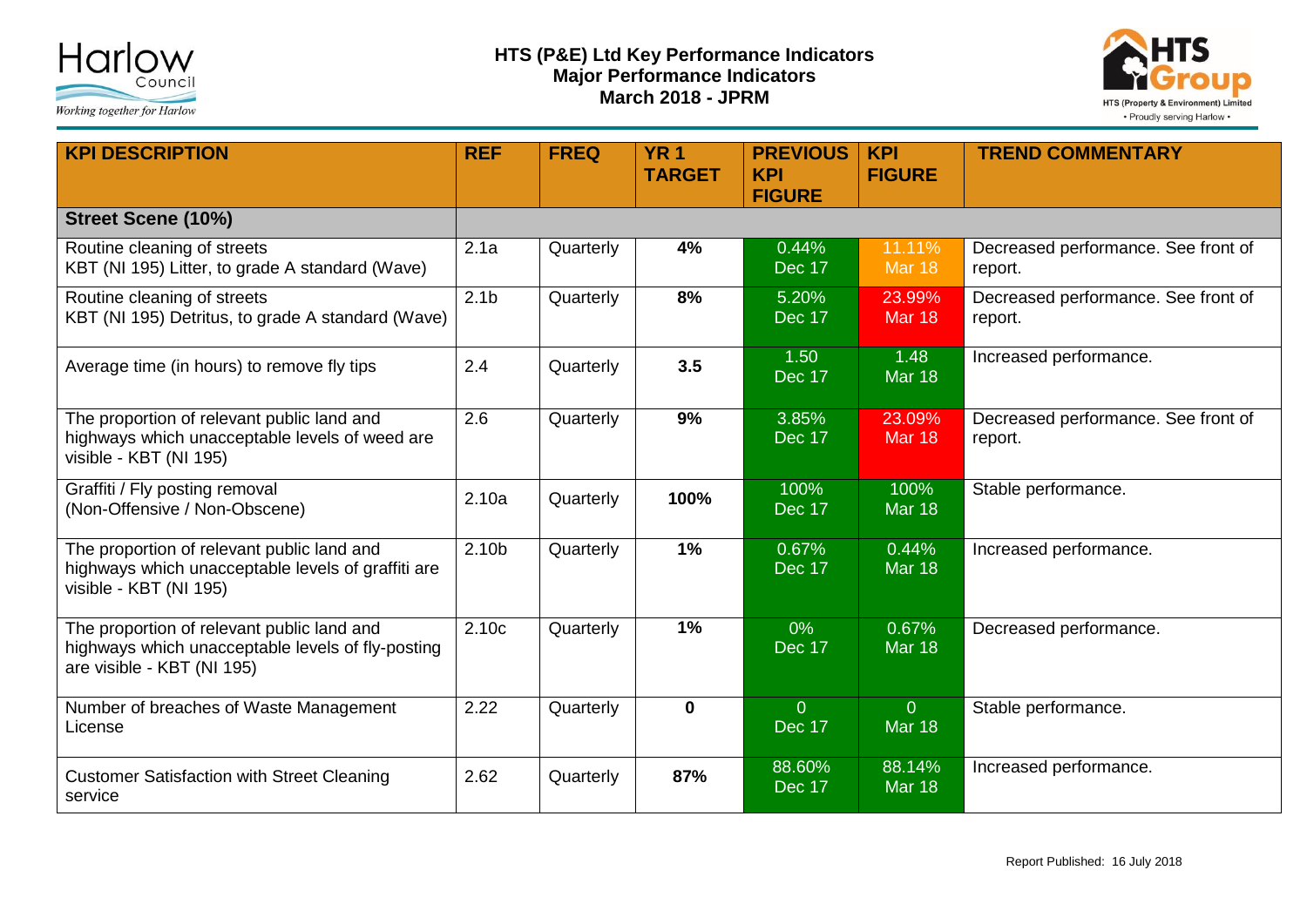



| <b>KPI DESCRIPTION</b>                                                                                                            | <b>REF</b>       | <b>FREQ</b> | <b>YR 1</b><br><b>TARGET</b> | <b>PREVIOUS</b><br><b>KPI</b><br><b>FIGURE</b> | <b>KPI</b><br><b>FIGURE</b>     | <b>TREND COMMENTARY</b>                                                         |
|-----------------------------------------------------------------------------------------------------------------------------------|------------------|-------------|------------------------------|------------------------------------------------|---------------------------------|---------------------------------------------------------------------------------|
| <b>Grounds Maintenance (10%)</b>                                                                                                  |                  |             |                              |                                                |                                 |                                                                                 |
| Compliance with Landscape Maintenance<br>requirements                                                                             | 3.1              | Quarterly   | 92.5%                        | 98.77%<br>Dec 17                               | 96.26%<br><b>Mar 18</b>         | Decreased performance.                                                          |
| SSSI (two compartments) to be maintained in<br>accordance with the management plans.                                              | $\overline{3.7}$ | Quarterly   | $\mathbf 0$                  | $\overline{0}$<br>Dec 17                       | $\overline{0}$<br><b>Mar 18</b> | Stable performance.                                                             |
| Prevention of dangerous trees reported, inspected<br>and made temporarily safe within 24 hours                                    | 3.11a            | Monthly     | 100%                         | 100%<br>Feb 18                                 | 100%<br><b>Mar 18</b>           | Stable performance.                                                             |
| Prevention of dangerous trees reported requiring<br>permanent rectification within 5 working days of<br>the original notification | 3.11b            | Monthly     | 100%                         | 100%<br>Feb 18                                 | 100%<br><b>Mar 18</b>           | Stable performance.                                                             |
| Inspection of trees (not dangerous) reported<br>requiring attention/maintenance within 20 working<br>days                         | 3.11c            | Monthly     | 100%                         | 100%<br>$Feb$ 18                               | 100%<br><b>Mar 18</b>           | Stable performance.                                                             |
| Tree works – work carried out within 80 working<br>days                                                                           | 3.11d            | Quarterly   | 100%                         | 81.53%<br>$\overline{D}$ ec 17                 | 93%<br><b>Mar 18</b>            | Increased performance. See front of<br>report.                                  |
| Maintenance of existing playgrounds and hard<br>standing areas.                                                                   | 3.12             | Quarterly   | 99%                          | 100%<br>Dec 17                                 | 100%<br><b>Mar 18</b>           | Stable performance. Staple Tye<br>playground is closed off due to<br>vandalism. |
| <b>Customer Satisfaction with Grounds Maintenance</b><br>service.                                                                 | 3.39             | Quarterly   | 87%                          | 97.73%<br>Dec 17                               | 98.04%<br><b>Mar 18</b>         | Increased performance.                                                          |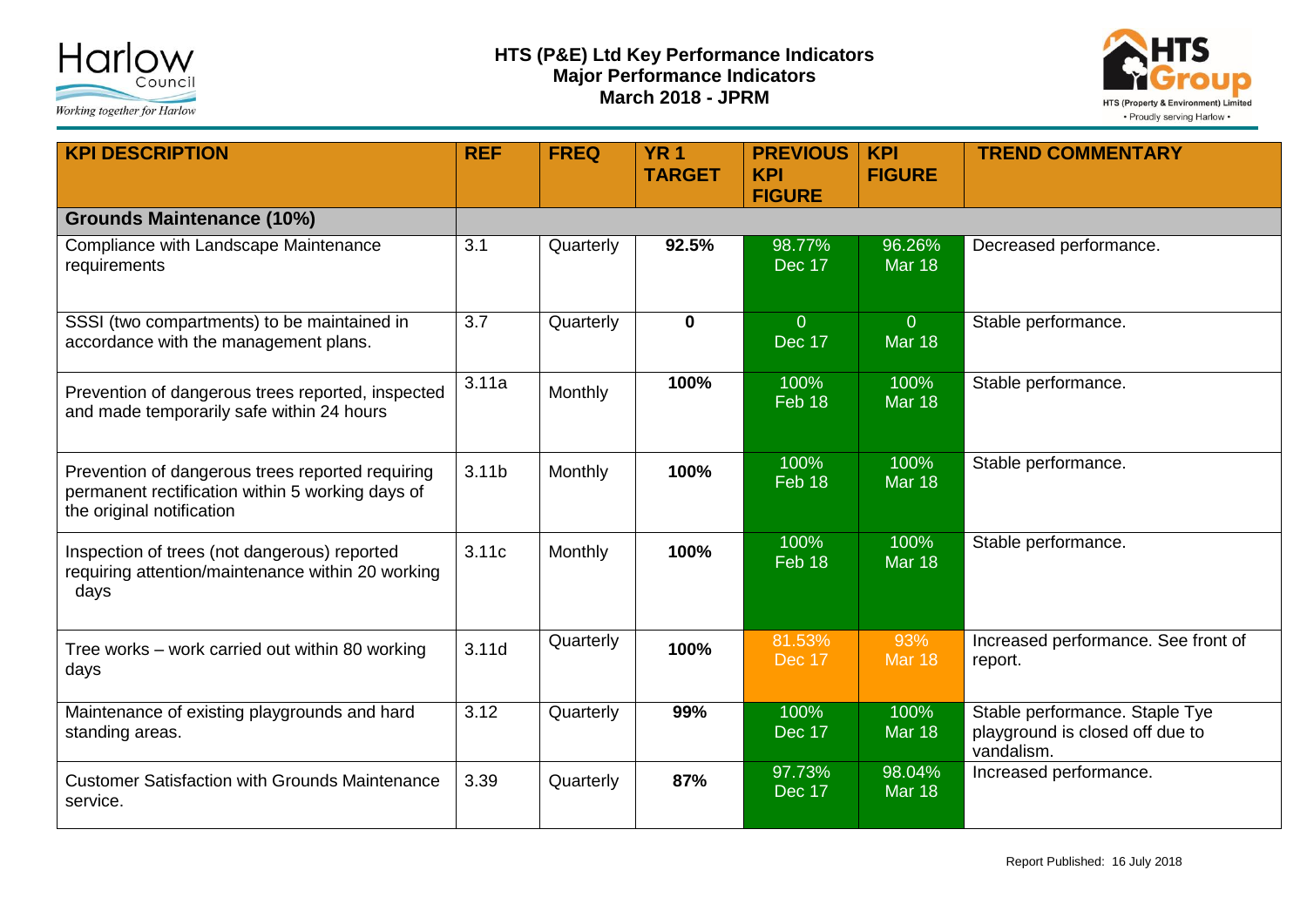



| <b>KPI DESCRIPTION</b>                                                                                | <b>REF</b>              | <b>FREQ</b> | <b>YR 1</b><br><b>TARGET</b> | <b>PREVIOUS</b><br><b>KPI</b> | <b>KPI</b><br><b>FIGURE</b> | <b>TREND COMMENTARY</b>                                            |
|-------------------------------------------------------------------------------------------------------|-------------------------|-------------|------------------------------|-------------------------------|-----------------------------|--------------------------------------------------------------------|
|                                                                                                       |                         |             |                              | <b>FIGURE</b>                 |                             |                                                                    |
| <b>Housing Property (60%)</b>                                                                         |                         |             |                              |                               |                             |                                                                    |
| Attending site to make safe within 2 hours<br>following a report by a tenant or other<br>stakeholders | 4.11                    | Monthly     | 99%                          | 99.09%<br>$Feb$ 18            | 99.41%<br><b>Mar 18</b>     | Decreased performance. 506 Jobs<br>completed.                      |
| Urgent requests for service<br>(attend within 5 days)                                                 | 4.12                    | Monthly     | 99.50%                       | 98.53%<br>Feb 18              | 98.13%<br><b>Mar 18</b>     | Decreased performance. 697 Jobs<br>completed. See front of report. |
| Standard requests for service<br>(attend within 20 days)                                              | 4.13                    | Monthly     | 95%                          | 99.87%<br>Feb 18              | 99.60%<br><b>Mar 18</b>     | Decreased performance. 746 Jobs<br>completed.                      |
| <b>Mutual Exchanges Safety</b><br>(electrical and gas testing inspections)                            | 4.25                    | Monthly     | 100%                         | 100%<br>Feb 18                | 100%<br><b>Mar 18</b>       | Stable performance                                                 |
| Gas compliance (annual servicing completed) for<br>landlord and contractor activity combined          | $\overline{4.11}$ (i)   | Monthly     | 100%                         | 100%<br>Feb 18                | 100%<br><b>Mar 18</b>       | Stable performance                                                 |
| <b>Gas Compliance</b><br>(Contractor Activity only)                                                   | 4.24                    | Monthly     | 100%                         | 100%<br>Feb 18                | 100%<br><b>Mar 18</b>       | Stable performance                                                 |
| Gas compliance - The number of properties<br>referred for legal action                                | $\overline{4.11}$ (iii) | Monthly     | $\mathbf 0$                  | $\overline{7}$                | 16                          | Decreased performance.                                             |
| Appointments Response repairs for which<br>appointments made and kept                                 | 4.15                    | Monthly     | 98%                          | 98.09%<br>Feb 18              | 98.43%<br><b>Mar 18</b>     | Increased performance.                                             |
| <b>Tenant satisfaction</b><br>(from questionnaires)                                                   | 4.16                    | Quarterly   | 94%                          | 96.20%<br>Dec 17              | 95.95%<br><b>Mar 18</b>     | Decreased performance.                                             |
| <b>Fast Track Void Works</b>                                                                          | 4.20                    | Monthly     | 100%                         | 100%<br>$Feb$ 18              | 100%<br><b>Mar 18</b>       | Stable performance                                                 |
| <b>Routine Voids Works</b>                                                                            | 4.21                    | Monthly     | 100%                         | 100%<br>Feb 18                | 100%<br><b>Mar 18</b>       | Stable performance                                                 |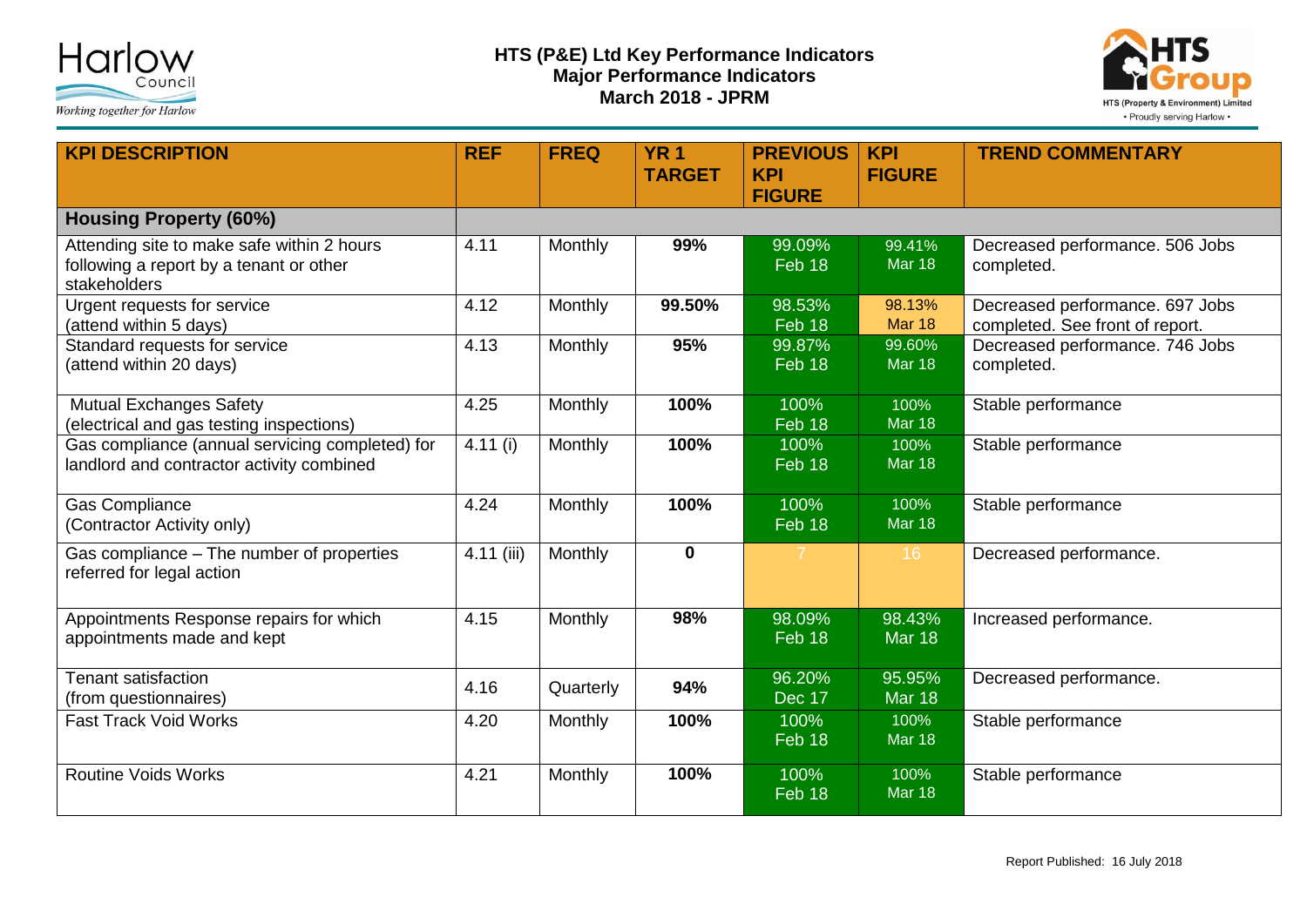



| <b>KPI DESCRIPTION</b>                                                                                                                                                 | <b>REF</b> | <b>FREQ</b>             | <b>YR 1</b><br><b>TARGET</b> | <b>PREVIOUS</b><br><b>KPI</b><br><b>FIGURE</b> | <b>KPI</b><br><b>FIGURE</b> | <b>TREND COMMENTARY</b>                        |
|------------------------------------------------------------------------------------------------------------------------------------------------------------------------|------------|-------------------------|------------------------------|------------------------------------------------|-----------------------------|------------------------------------------------|
| <b>Non-Housing Property (10%)</b>                                                                                                                                      |            |                         |                              |                                                |                             |                                                |
| Attending site to make safe within 2 hours<br>following a report by a Tenant of Commercial<br>property or other stakeholder and issues resolved<br>by next day.        | 5.1        | Quarterly               | 100%                         | 100%<br>Dec 17                                 | 100%<br><b>Mar 18</b>       | Stable performance.                            |
| Urgent requests for repair work completed within 5<br>working days) from the report by Tenant of<br>Commercial property or other stakeholder.                          | 5.2        | Quarterly               | 100%                         | 100%<br>Dec 17                                 | 95.83%<br><b>Mar 18</b>     | Decreased performance. See front of<br>report. |
| Standard requests for repairs and minor<br>adaptations to be carried out within 20 working<br>days of report by Tenant of Commercial property<br>or other stakeholder. | 5.3        | Quarterly               | 93%                          | 100%<br><b>Dec 17</b>                          | 100%<br><b>Mar 18</b>       | Stable performance.                            |
| Statutory tests for inspections completed prior to<br>due date in accordance with the Council<br>Compliance requirements                                               | 5.4        | Quarterly               | 100%                         | 97.59%<br>Dec 17                               | 97.65%<br><b>Mar 18</b>     | Increased performance. See front of<br>report. |
| Delivery to and collection from Polling Stations.                                                                                                                      | 5.7        | In month<br>of election | 100%                         | 100%<br>June 16                                | 100%<br>June 17             | Stable performance.                            |
| <b>Customer Satisfaction with Non-Housing Repairs</b><br>service.                                                                                                      | 5.14       | Quarterly               | 90%                          | 100%<br>Dec 17                                 | 100%<br><b>Mar 18</b>       | Stable performance.                            |